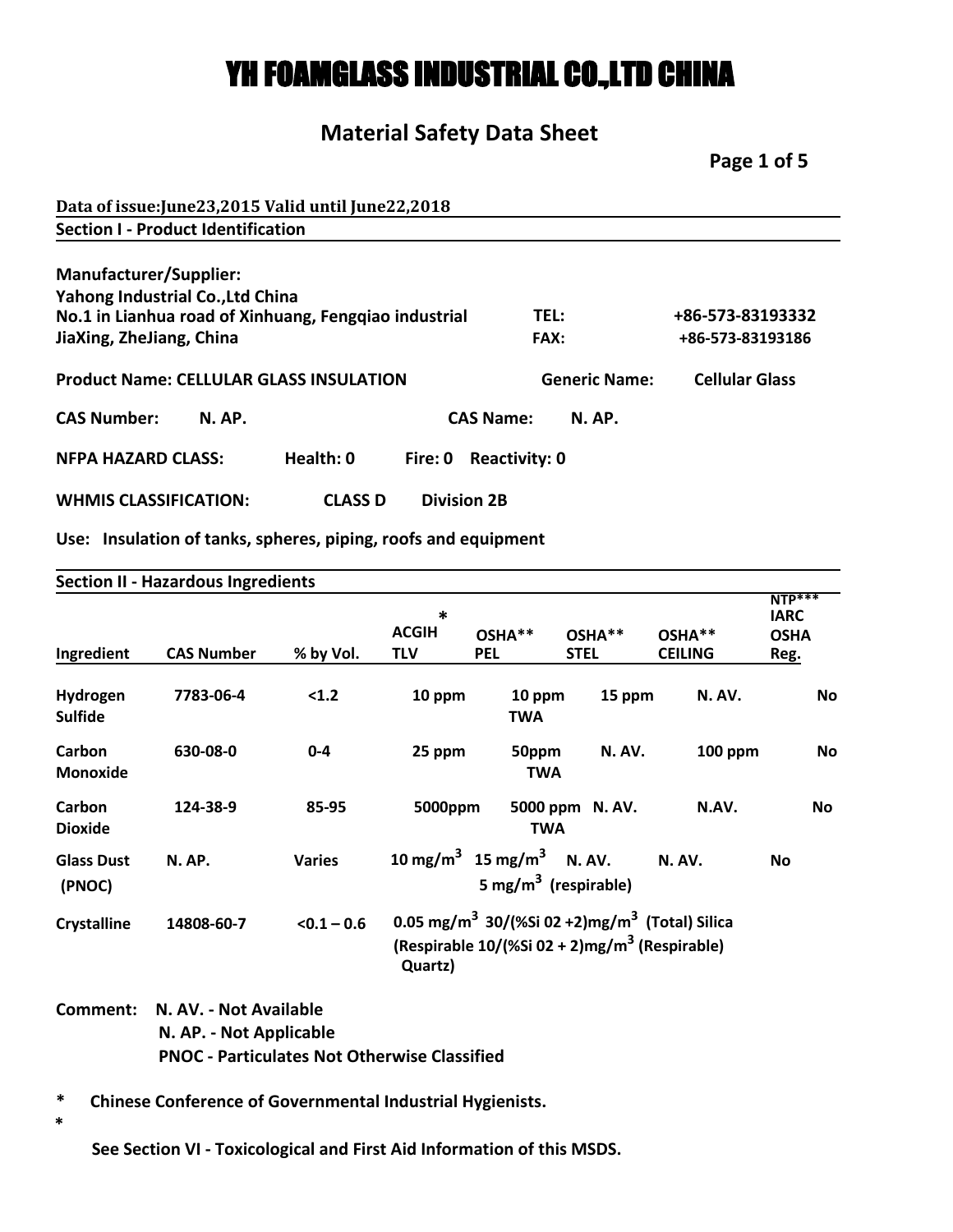| <b>Section III - Physical Data</b>                                                                                                                                                                                                                                                                                                                                                                                                                                                                                                                                                                                                                                                                                                                                             |
|--------------------------------------------------------------------------------------------------------------------------------------------------------------------------------------------------------------------------------------------------------------------------------------------------------------------------------------------------------------------------------------------------------------------------------------------------------------------------------------------------------------------------------------------------------------------------------------------------------------------------------------------------------------------------------------------------------------------------------------------------------------------------------|
| $(25^{\circ}C):$<br>-Physical State at 77°F<br>Solid<br>-Boiling Point:<br>N. AP.<br><b>N. AP.</b><br>-Freezing Point:<br>-Vapor Pressure<br>1350°F (732°C)<br>-Melting Point:<br>(mm of mercury):<br>N. AP.<br>-Specific Gravity<br>-Vapor Density<br>(Water = $1$ ):<br>$0.11 - 0.22$<br>$(Air = 1):$<br>-Percent Volatile<br>N. AP.<br>-Solubility in Water:<br>(By Volume):<br><b>Insoluble</b><br><b>N. AP.</b><br>-Appearance and Odor:<br>-Evaporation Rate<br>Black cellular material, no odor<br>(Butyl Acetate = 1):<br>unless cut or crushed<br><b>N. AP.</b><br>-Evaporation Rate<br>-Odor Threshold:<br>$0.002$ ppm<br>$[Ethyl Ethernet = 1]:$<br>-Coefficient of Water/Oil<br><b>N. AP.</b><br>$ pH$ :<br><b>Distribution:</b><br><b>N. AP.</b><br><b>N. AP.</b> |
| <b>Section IV Fire and Explosion Hazard Data</b>                                                                                                                                                                                                                                                                                                                                                                                                                                                                                                                                                                                                                                                                                                                               |
| N. AP.<br><b>Flammable Limits:</b><br>LEL:<br><b>N. AP.</b><br><b>Flash Point:</b><br>UEL:N. AP.<br>(percent by volume)                                                                                                                                                                                                                                                                                                                                                                                                                                                                                                                                                                                                                                                        |
| <b>Auto Ignition Temperature:</b><br>N. AP.<br><b>Extinguishing Media:</b><br>Water, dry chemical or carbon dioxide                                                                                                                                                                                                                                                                                                                                                                                                                                                                                                                                                                                                                                                            |
| <b>Special Fire Fighting Procedures:</b><br>N. AP.                                                                                                                                                                                                                                                                                                                                                                                                                                                                                                                                                                                                                                                                                                                             |
| UNUSUAL FIRE AND EXPLOSION HAZARDS:<br>May release hydrogen sulfide and carbon monoxide<br>gas when involved in a fire. The small amounts of<br>hydrogen sulfide and carbon monoxide released are<br>not expected to contribute to the intensity of a fire.                                                                                                                                                                                                                                                                                                                                                                                                                                                                                                                    |
| Hazardous Combustion Products: Hydrogen sulfide, carbon monoxide and various hydrocarbons                                                                                                                                                                                                                                                                                                                                                                                                                                                                                                                                                                                                                                                                                      |
| <b>Explosion Data:</b><br>Sensitivity to mechanical impact: N. AP.<br><b>Sensitivity to static discharge:</b><br><b>N. AP.</b>                                                                                                                                                                                                                                                                                                                                                                                                                                                                                                                                                                                                                                                 |
| <b>Section V - Reactivity Data</b>                                                                                                                                                                                                                                                                                                                                                                                                                                                                                                                                                                                                                                                                                                                                             |
| <b>Stability:</b><br><b>Stable</b><br><b>Conditions to Avoid:</b><br>N. AP.                                                                                                                                                                                                                                                                                                                                                                                                                                                                                                                                                                                                                                                                                                    |
| Incompatibility (materials to avoid):<br>N. AP.                                                                                                                                                                                                                                                                                                                                                                                                                                                                                                                                                                                                                                                                                                                                |
| <b>Hazardous Decomposition or Byproducts:</b><br><b>None</b>                                                                                                                                                                                                                                                                                                                                                                                                                                                                                                                                                                                                                                                                                                                   |
| <b>Hazardous Polymerization:</b><br>Will not occur Conditions to Avoid:<br>N. AP.                                                                                                                                                                                                                                                                                                                                                                                                                                                                                                                                                                                                                                                                                              |
| <b>Section VI - Toxicological and First Aid Information</b>                                                                                                                                                                                                                                                                                                                                                                                                                                                                                                                                                                                                                                                                                                                    |
| <b>HYDROGEN SULFIDE</b>                                                                                                                                                                                                                                                                                                                                                                                                                                                                                                                                                                                                                                                                                                                                                        |
| <b>OSHA Permissible Exposure Level:</b><br>PEL for hydrogen sulfide may<br>See Section II.                                                                                                                                                                                                                                                                                                                                                                                                                                                                                                                                                                                                                                                                                     |

**be reached if 1 cubic ft ofmaterial is crushed in a closed space of 3000 cubic ft.**

**Routes of Entry: Inhalation: Yes Skin: No Ingestion: Unlikely Eye Contact: Yes**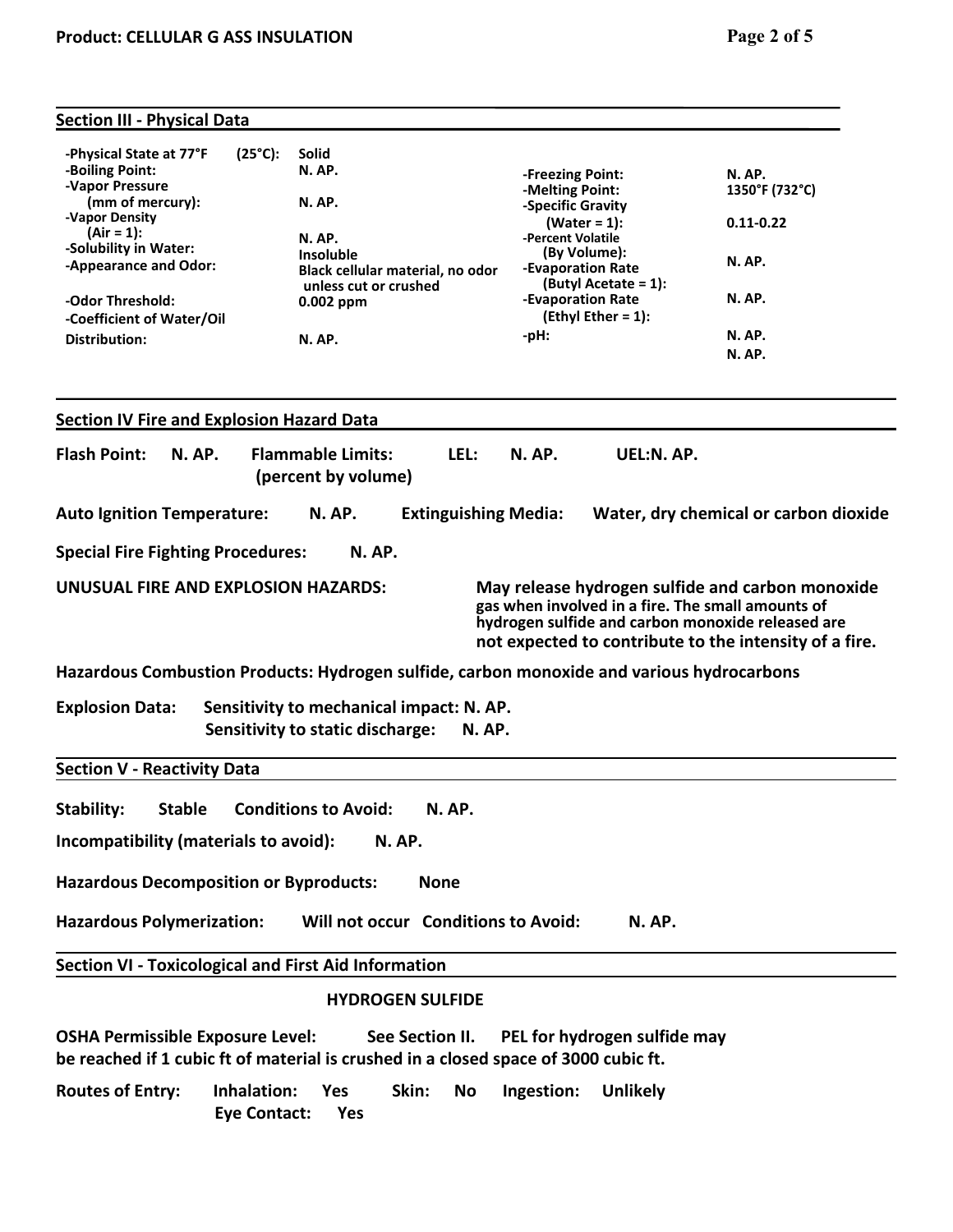#### **Section VI - Toxicological and First Aid Information**

**Effects of Overexposure: Effects of overexposure to hydrogen sulfide gas when cells are broken without adequate ventilation:**

**Acute: Inhalation - headache, nausea, and difficult breathing, dizziness.**

**The sense of smell may be fatigued over time. The odor and irritating effects do not offer dependable warning to workers who maybe exposed to gradually increasing amounts and therefore become used to it.**

**Eyes - irritation and inflammation of the mucous membrane, tearing, sensitivity to light.**

**Chronic: Chronic poisoning results in headache, inflammation of the eyelids and the mucous membrane that lines the inner surface of the eyelids, digestive disturbances, weight loss and general weakness.**

**Medical Conditions Generally Aggravated by Exposure to Hydrogen Sulfide: Pre existing upper respiratory and lung diseases such as, but not limited to bronchitis, emphysema and asthma, pulmonary heart disease or eye problems.**

# **GLASS PARTICLES**

**Routes of Entry: Inhalation: Yes Skin: No Ingestion: Yes Eye Contact: Yes**

**Effects of Exposure to Glass Particles:**

**Skin - irritation or abrasion from glass particles. Ingestion - possible abrasion of mouth and throat from glass particles.**

**Other Toxicological Properties: None known**

**Emergency and First Aid Procedures:**

- **Eyes: Flush with potable water for 15 minutes, do not rub or apply pressure. Consult physician or emergency medical service.**
- **Skin: Wash thoroughly without pressure. If irritation persists or skin is broken, consult physician.**
- **Inhalation: Remove victim to fresh air, apply artificial respiration if needed. Call poison center, physician or emergency medical service giving CAS names and numbers of gases.**
- **Ingestion: Do not induce vomiting. Consult physician, emergency medical service or poison center.**

#### **CRYSTALLINE SILICA**

**Routes of Entry: Inhalation: Yes Skin: Yes Ingestion: Yes Eye Contact: Yes**

**Effects of Exposure to Crystalline Silica:**

**Acute: Eyes – contact with crystalline silica dust may cause irritation.**

**Skin –skin contact with crystalline silica may cause irritation.**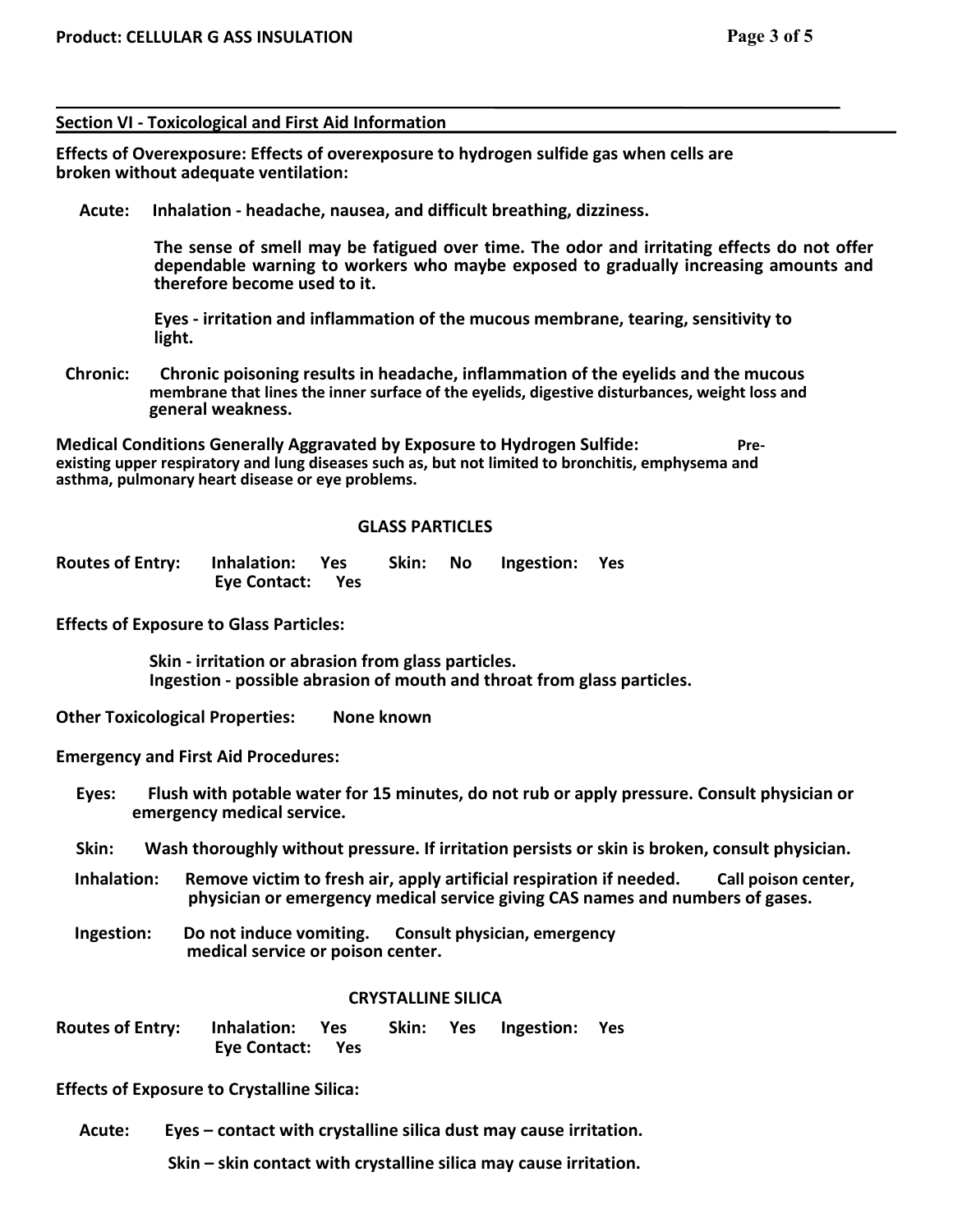# **Section VI - Toxicological and First Aid Informa t i o n c o n ' t**

**Inhalation –cutting, grinding, crushing or drilling products containing crystalline silica may generate** dust containing crystalline silica. **of respirable crystalline silica (quartz, cristobalite, tridymite) for periods as short as six months have caused acute silicosis. Acute silicosis is a rapidly progressive, incurable lung disease that is typically fatal. Dusts may irritate the nose, throat, and respiratory tract by mechanical abrasion. Coughing, sneezing and shortness of breath may occur.**

**Chronic: Chronic bronchitis may result from chronic exposure to dust generated from cutting, grinding, crushing, or drilling products containing crystalline silica. Cellular glass insulation dust may contain more than 0.1% crystalline silica, which is a cancer hazard if inhaled. Cancer risk depends on duration and level of exposure. Prolonged exposure to crystalline silica can cause silicosis, a progressive pneumoconiosis (lung disease).**

> **SILICOSIS – The major concern is silicosis, caused bythe inhalation and retention of respirable crystalline silica dust. Silicosis** can exist in several forms:<br>
> accelerated, or acute. **Simple silicosis may be progre accelerated, or acute. Simple silicosis may be progressive and may develop into complicated silicosis or progressive massive fibrosis (PMF). Complicated silicosis or PMF is characterized by lung lesions (shown as radiographic opacities) greater than 1 centimeter in diameter. Advanced complicated silicosis or PMF may lead to death or heart disease secondary to the lung disease.**

CANCER – The International Agency for Research on Cancer (IARC) concluded that<br>"crystalline silica inhaled in the form of quartz or cristobalite from occupational sources is **carcinogenic to humans (Group 1)". Other conditions that may be caused by, or aggravated by exposure to airborne respirable silica include scleroderma, tuberculosis, and kidney failure.**

**Emergency and First Aid Procedures:**

- **Eyes: Immediately flush eyes with plenty of water. Get medical attention, if irritation persists. Remove contact lenses after flushing.**
- **Skin: Wash skin with cool water and pH neutral soap or mild detergent intended for use on skin. Get medical attention if irritation develops or persists.**
- **Inhalation: Remove from exposure to fresh air immediately. Encourage victim to cough, spit out, and blow nose to remove dust. Consult a physician immediately if irritation persists or later develops.**

# **Section VII - Precautions For Safe Handling and Use**

**Handling and Storage: Avoid generation of dust. If storing for long periods, protect product from weather.**

# **Exposure Guidelines**

**Engineering Controls: When cutting, grinding, crushing, or drilling cellular glass insulation, provide general or local ventilation systems, as needed, to maintain airborne dust concentrations below the OSHA PELs, MSHA PELs, and ACGIH TLV. Local vacuum collection is preferred since it prevents release of contaminants into the work area by controlling it at the source. Other technologies that may aid in controlling airborne respirable dust include wet suppression, ventilation, process enclosure, and enclosed employee work stations. When exposed to dust above recommended limits, wear a suitable NIOSH approved respirator with a protection factor appropriate for the level of exposure. Seek guidance from a qualified industrial hygienist or safety professional, prior to respirator selection and use.**